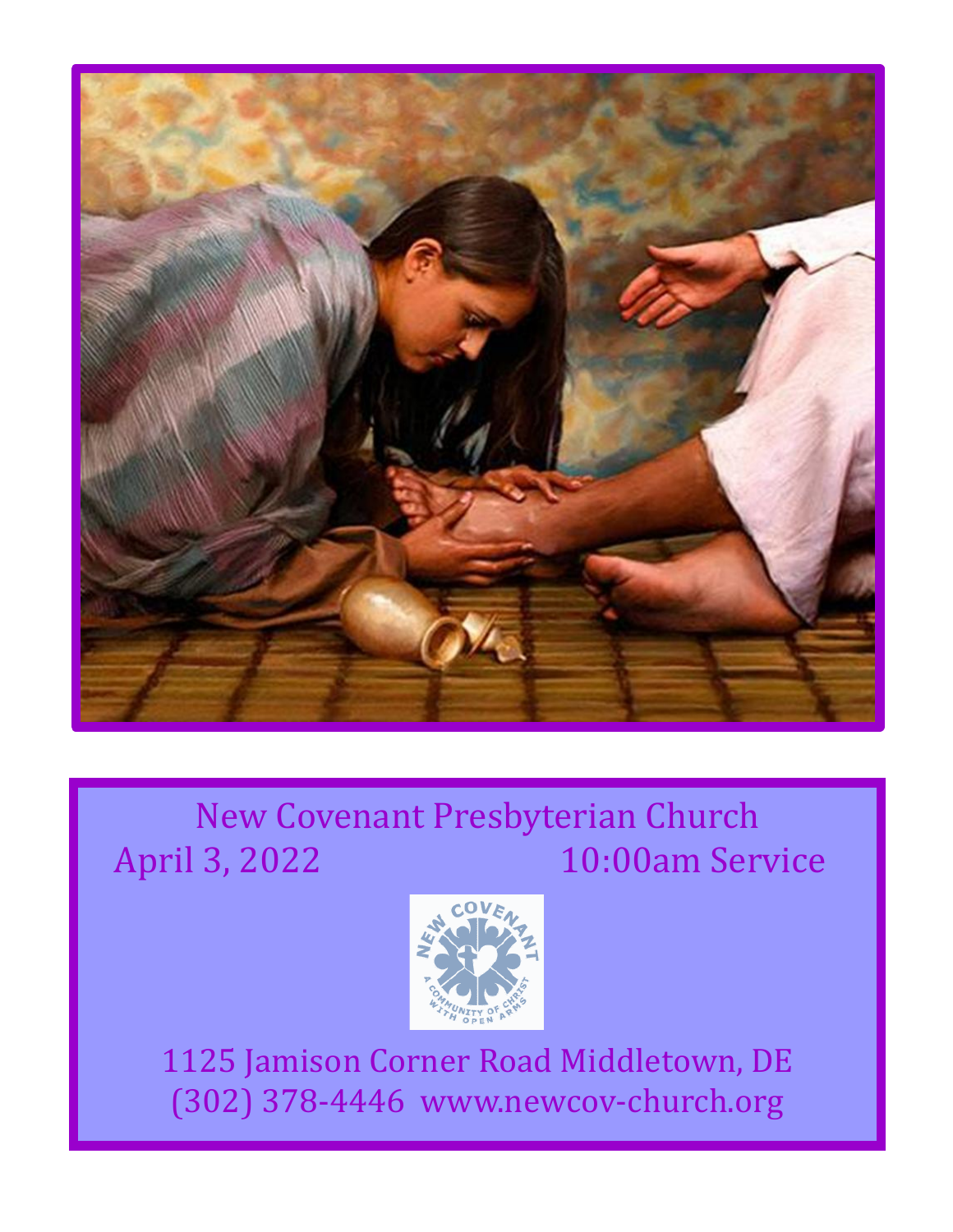# The Worship of God April 3, 2022 Fifth Sunday of Lent

#### **Welcome and Announcements** *Lay Leader:*

#### **Sharing Our Vision**

#### **Preparing Ourselves for Worship During the Musical Prelude …**

*Our gospel lesson today centers around a meal at the home of Lazarus, Mary and Martha. Mary anoints Jesus' feet with a costly perfumed ointment, and she is criticized for it. Dinner guests whine about how much it costs, thinking she was wasteful, or perhaps they whined because they believed her to be immoral. In a sense, Mary was anointing Jesus, to prepare him for his burial. Do you wonder why the dinner guests couldn't appreciate the gracious, loving act she performed? Were they jealous that they hadn't shown Jesus the same level of respect?*



# Generous

**Giving** 

Transforming our giving in

response to God's generosity

*Think about how often, in the church, someone may do a kind act or a noble gesture - something that involves self-sacrifice, like a generous contribution, and yet, others whine or mealymouth those acts. Maybe it's a gift that isn't as large as what another person gives. Or, maybe it's a contribution that is unusual. Maybe it's a form of service that others might not consider important. Regardless, we should all be thankful for the many different ways in which disciples show their love for God, and how they feel moved to contribute to the life and mission of the church. May we increasingly feel thankful for the varied ways God has provided for us, and touched our lives, and give thanks when ANYONE feels moved to generously respond to God's gracious love.*

## Preparing to Meet God

#### **Call to Worship**

- L: Remember not the former things, nor dwell on the things of old, for the Lord is doing a *NEW* thing.
- *P: Let us press on to make God's goal our own, letting go of whatever lies behind, and straining toward what lies ahead.*
- L: As it was in the beginning,
- *P: Is now and ever shall be -*
- *A: World without end!*

**Hymn # 281** *Guide Me, O Thou Great Jehovah*

*1-Guide me, O thou great Jehovah, Pilgrim through this barren land; I am weak, but thou art mighty; Hold me with thy powerful hand; Bread of heaven, bread of heaven, Feed me till I want no more, Feed me till I want no more.*

*2-Open now the crystal fountain, Whence the healing stream doth flow; Let the fire and cloudy pillar Lead me all my journey through; Strong deliverer, strong deliverer, Be thou still my strength and shield, Be thou still my strength and shield.*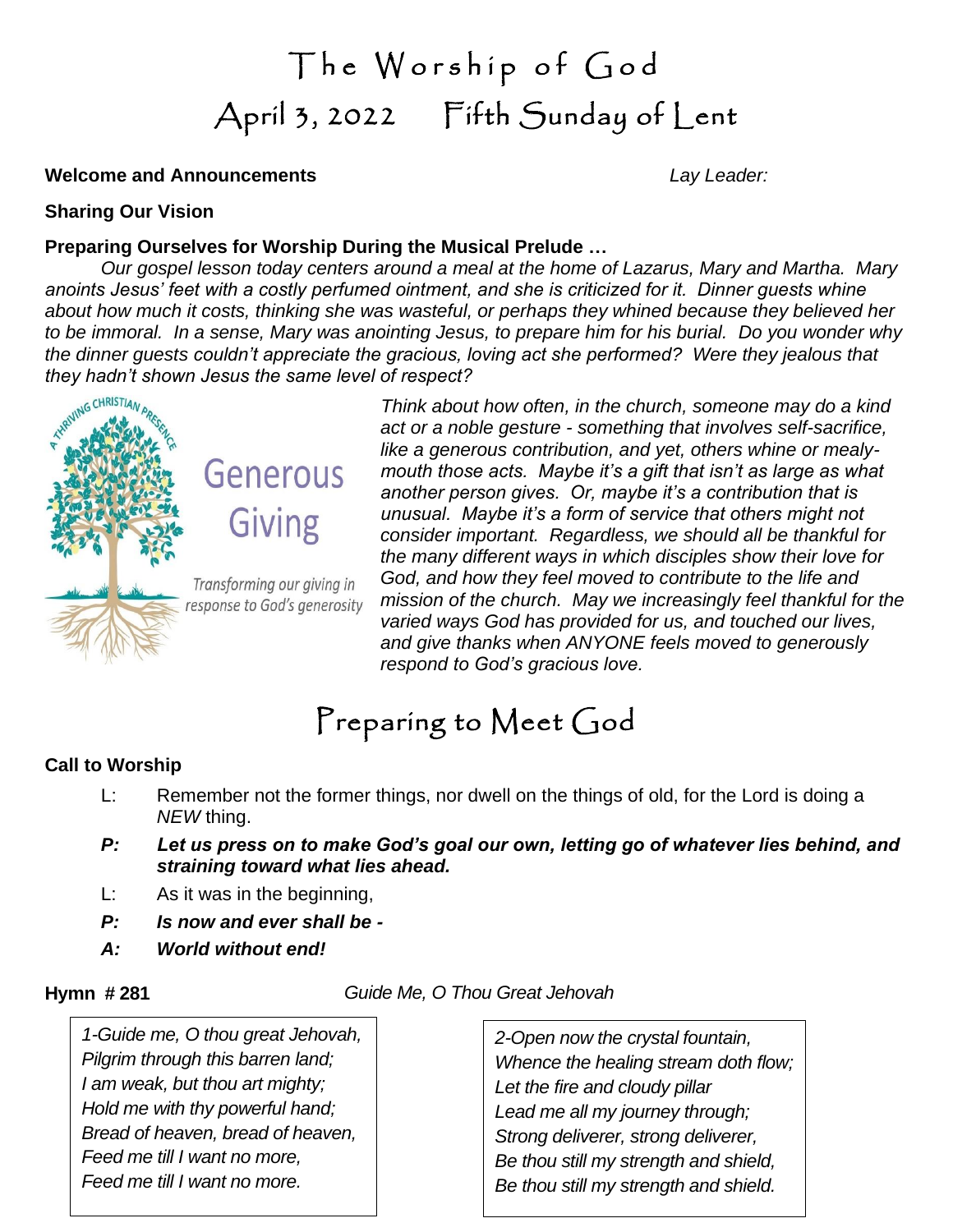*3- When I tread the verge of Jordan, Bid my anxious fears subside; Death of death, and hell's destruction, Land me safe on Canaan's side; Songs of praises, songs of praises I will ever give to thee, I will ever give to thee.*

### **Prayer of Confession**

*God of all seasons, we confess that we would rather live in the glorious days of the past, rather than risk the uncertain outcome of the future. We would prefer to leap ahead to the Day of Resurrection on Easter, rather than undergo our share of the suffering Christ endured on our behalf. Forgive our emphasis on revering the past and its traditions, our zeal for being honored ourselves, and our reluctance to perform either unnoticed or unappreciated acts of service for you. Set our minds on Christ, who through suffering and humiliation, reconciled us to you and one another. And now, holy God, we turn to you in silent prayer to share our concerns and to seek your forgiveness……………………………………….Amen.*

#### **Assurance of Pardon**

**Come To** The Lord's **Table** 



L: Hear the Good News: With the twelve, we are invited to eat and drink at our Lord's table in the Kingdom of God, and receive God's love and forgiveness.

*P: From east and west, from noth and south, God calls us to gather together, thus forming the Body of Christ.*

- L: Friends, believe the Good News of the Gospel –
- **P:** *In Jesus Christ, we are forgiven!*

## Meeting God in the Word

### **Children's Message/Prayer for Illumination**

**First Lesson** *Philippians 3: 4b-14 Paul's Confidence in the Flesh Lay Leader:* 

Even though I, too, have reason for confidence in the flesh. If anyone else has reason to be confident in the flesh, I have more: circumcised on the eighth day, a member of the people of Israel, of the tribe of Benjamin, a Hebrew born of Hebrews; as to the law, a Pharisee; as to zeal, a persecutor of the church; as to righteousness under the law, blameless. Yet whatever gains I had, these I have come to regard as loss because of Christ. More than that, I regard everything as loss because of the surpassing value of knowing Christ Jesus my Lord. For his sake I have suffered the loss of all things, and I regard them as rubbish, in order that I may gain Christ and be found in him, not having a righteousness of my own that comes from the law, but one that comes through faith in Christ, the righteousness from God



based on faith. I want to know Christ and the power of his resurrection and the sharing of his sufferings by becoming like him in his death, if somehow I may attain the resurrection from the dead.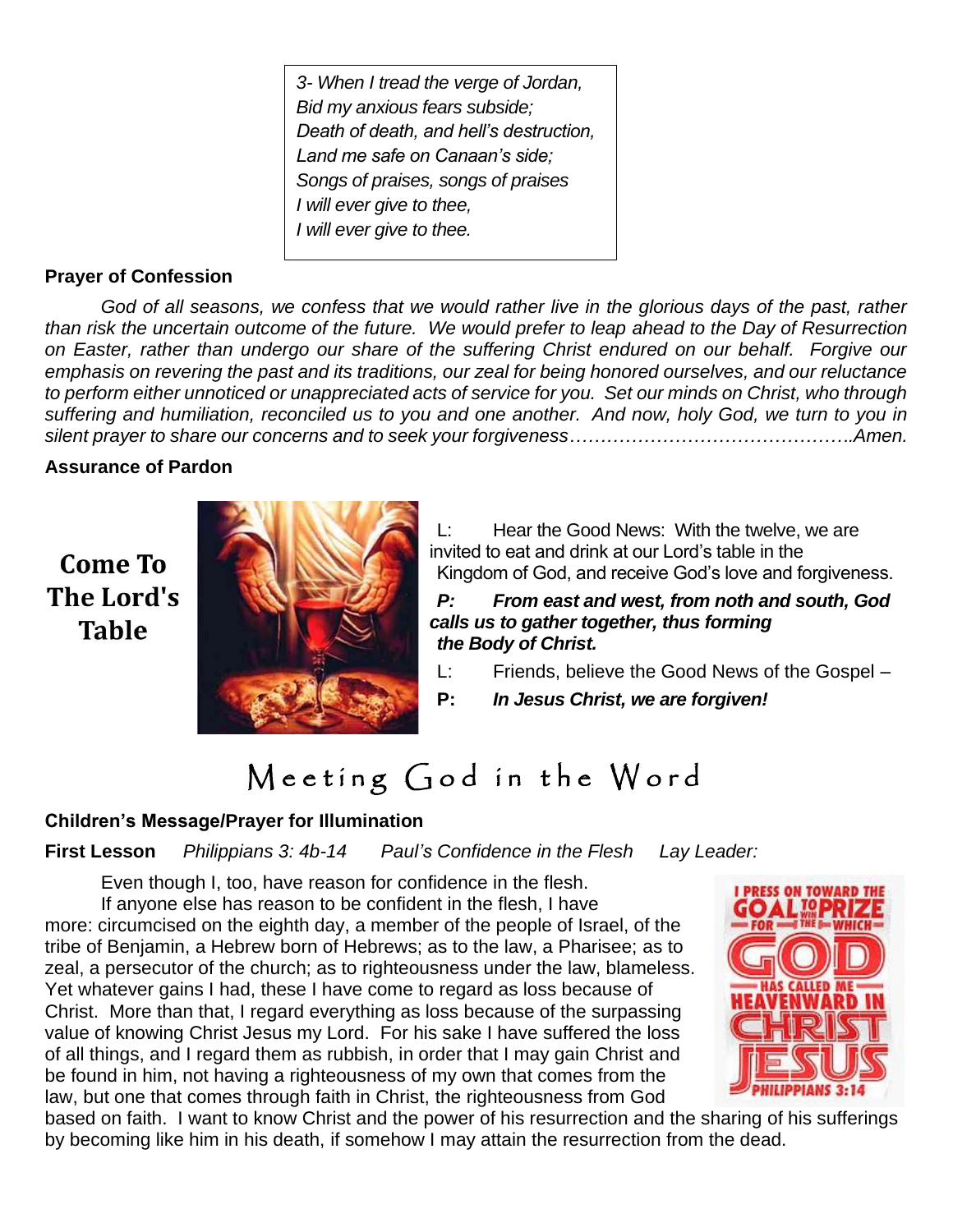*Not that I have already obtained this or have already reached the goal; but I press on to make it my own, because Christ Jesus has made me his own. Beloved, I do not consider that I have made it my own; but this one thing I do: forgetting what lies behind and straining forward to what lies ahead, I press on towards the goal for the prize of the heavenly call of God in Christ Jesus.*

L: This is the Word of the Lord. *P: Thanks be to God.*

#### **Special Music**





Six days before the Passover Jesus came to Bethany, the home of Lazarus, whom he had raised from the dead. There they gave a dinner for him. Martha served, and Lazarus was one of those at the table with him. Mary took a pound of costly perfume made of pure nard, anointed Jesus' feet, and wiped them with her hair. The house was filled with the fragrance of the perfume. But Judas Iscariot, one of his disciples (the one who was about to betray him), said, 'Why was this perfume not sold for three hundred denarii and the money given to the poor?' (He said this not

because he cared about the poor, but because he was a thief; he kept the common purse and used to steal what was put into it.) Jesus said, 'Leave her alone. She bought it so that she might keep it for the day of my burial. You always have the poor with you, but you do not always have me.'

L: This is the Word of the Lord. *P: Thanks be to God.*

**Sermon** *Filled With a Holy Fragrance*

## Responding to the Word

*1-When we are living, It is in Christ Jesus, And when we're dying, It is in the Lord. Both in our living And in our dying, We belong to God, We belong to God.*

*2-Through all our living, We our fruits must give. Good works of service Are for offering. When we are giving, Or when receiving, We belong to God. We belong to God.*

**Hymn # 400** *When We Are Living*

*3-Mid times of sorrow, And in times of pain, When sensing beauty, Or in love's embrace, Whether we suffer, Or sing rejoicing, We belong to God. We belong to God.*

*4-Across this wide world, We shall always find Those who are crying With no peace of mind, But when we help them, Or when we feed them, We belong to God. We belong to God.*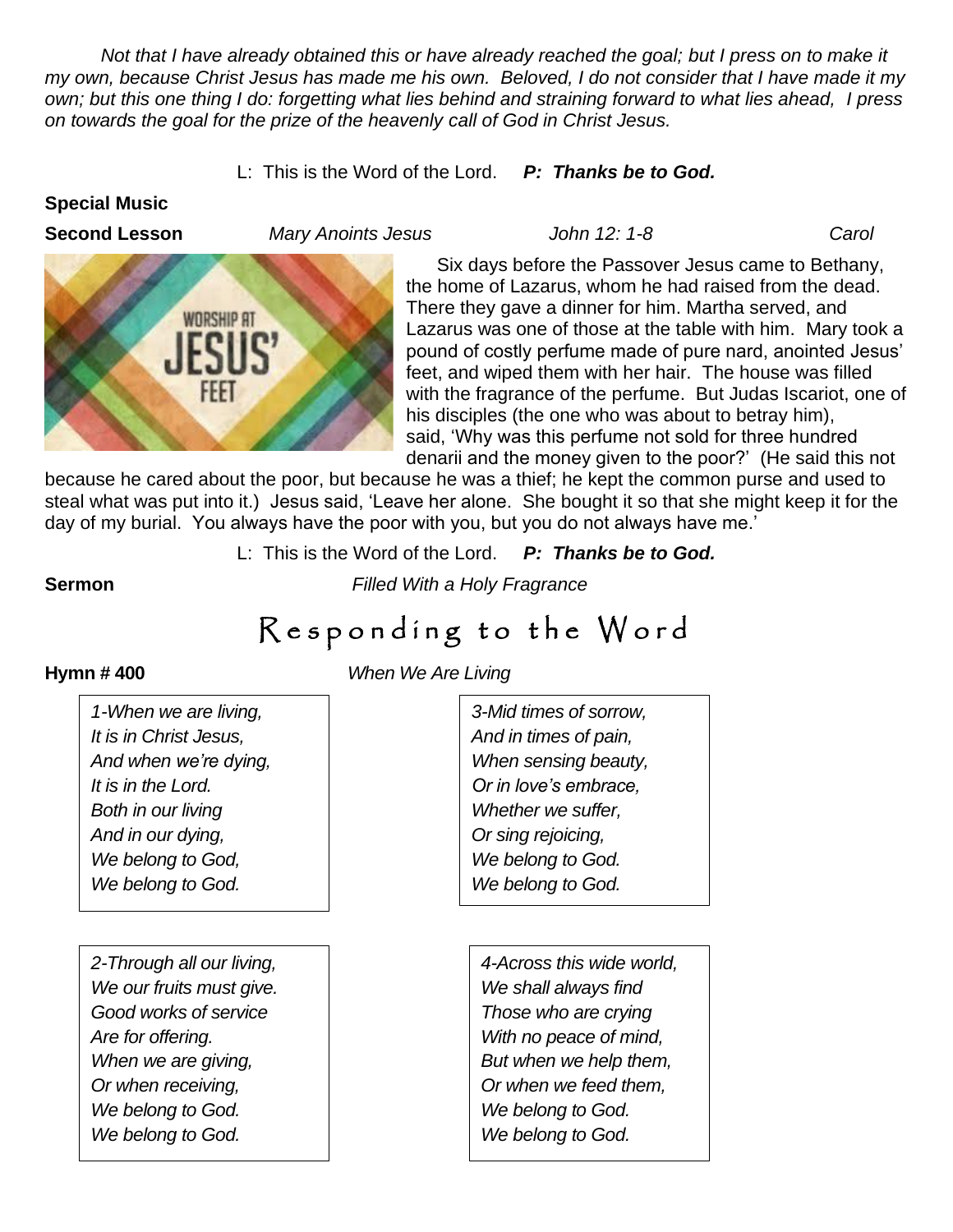### **Litany of Faith**

- L: Let the feet of Christ, our Savior, be anointed with perfume, and let the air be filled with its wonderful fragrance.
- *P: As Christ washed our feet with water and dried them with a towel, we shall anoint his feet with costly, fragrant perfume, and wipe them with our hair.*
- L: We shall anoint the feet of wanderers and pilgrims, soothing the feet of those who have known no rest, and who seek the truth.
- *P: We shall anoint the feet of the refugees of the earth, welcoming those who have no home.*
- L: We shall anoint the feet of adventurers, blessing those who blaze trails of hope.
- *P: We shall anoint the feet of the messengers whom God sends into the world, bearing words of peace and love.*
- *A: O let the feet of Christ be anointed, and let the world be filled with the holy fragrance of perfume.*

#### **Prayers of the People and the Lord's Prayer**

Cares Chorus: *I cast all my cares upon you. I lay all of my burdens down at your feet. And anytime, I don't know what to do, I cast all my cares upon you.*

#### **The Call to Celebrate Our Gifts**

*+Prayer of Dedication: Generous God, too often we are wasteful with our time, talents and resources with which you have blessed us. We tend to lavish them on the things of this world – things that are temporary. But when it comes to that which is truly important in your eyes, such as our dedication to your church and its various ministries, our generosity wanes. Help us, O God, to be wise like Mary, and to be extravagant to point of seemingly being wasteful, when it comes to you and our service to you. Through Christ we pray. Amen.* 

## Celebration of the Lord's Supper

**The Invitation and Prayer of Consecration The Words of Institution The Sharing of the Elements The Prayer of Thanksgiving**



Going Out to Serve

**Hymn # 84** *In the Cross of Christ I Glory*

*1-In the cross of Christ I glory, Towering o'er the wrecks of time; All the light of sacred story Gathers round its head sublime.*

*2-When the woes of life o'ertake me, Hopes deceive, and fears annoy, Never shall the cross forsake me: Lo! It glows with peace and joy.*

*3-When the sun of bliss is burning Light and love upon my way, From the cross the radiance streaming Adds more luster to the day.*

*4-Bane and blessing, pain and pleasure, By the cross are sanctified; Peace is there that knows no measure, Joys that through all time abide.*